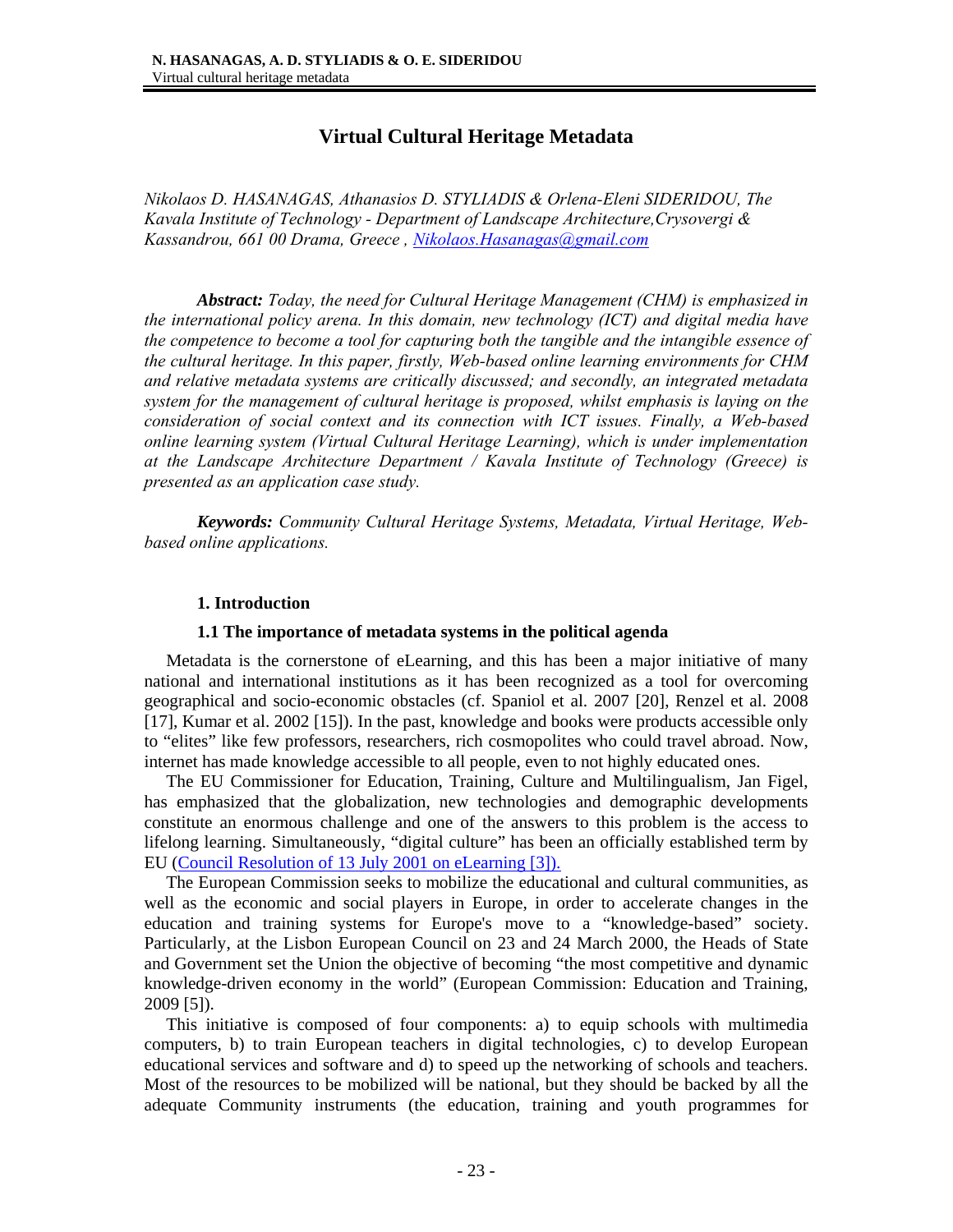innovative actions and exchange of good practice, the Structural Funds for assistance in the eligible regions, the IST to support research and to promote European digital contents) and by the development of partnerships between public authorities and industry.

 The following goals are provided in the Council Resolution of 13 July 2001 on eLearning [3]:

> "to support the testing of *new learning environments* and approaches in order to take into account the growing *differentiation of learners' styles*, cultures and languages, and to foster, in cooperation with Member States, virtual mobility and *transnational* virtual campus projects, especially in the field of languages, science and technology, art and culture;"

and

"to undertake strategic studies on innovative approaches in education, on the *pedagogical* aspects of new technologies, on the strengths and weaknesses of the European *educational* multimedia sector, and on the potential of *cultural* institutions and science centres as new learning environments;"

 Such a digital culture and infrastructure do not apply only to teachers and schools but also to a wide range of communities of practice which can be networked through this digital infrastructure and become more active "web communities" (Cao 2008a [1]). Wenger (1998) [22] defined such communities as groups of people who share a *concern* or a *passion* for something they do, and who interact regularly to learn how to do it better.

 Although digital media are usually employed in virtual re-constructions of built entities and landscapes or in depicting spatial relations and design ideas, they can present a much wider range of applications (cf. Cao 2008b [2]). They can become a tool for capturing both tangible and intangible aspects and values of the cultural heritage as well as of the community which has created or is expected to use this heritage. ICT is used in *saving data (recording)*, *modeling*, *visualize*, *learn* and *communicate* cultural, environmental and human heritage knowledge and it is known as "Virtual Heritage", "Digital Cultural Heritage", or "New Heritage"; an exciting topic in academia and research.

 In this paper a novel metadata structure for sharing knowledge and preserving technical statutory, learning functionality, communication and rich media digital cultural heritage content is presented and discussed. Also, its functionality is projected to the so-called community cultural heritage systems (CCHS) and possible enquires of the type: *what, why, how, whom, when* and *where* are supported.

#### **1.2 Reviewing metadata systems**

 Metadata is a conceptual "cornerstone" of this procedure as they are data which defines or describes other data and are characterized by specific scope, authority, semantic, syntactic and lexical rule (ISO JTC 1 IEC Information Technology Standards, http://metadatastandards.org, 2009 [7]). However, this ICT nomenclature should also be combined with the social context in order to find application in heritage issues. ISO JTC definitions are only useful for setting a wide framework as they are quite idealized and abstract. They do not provide any pattern directly applicable to concrete research issues.

 Goddard Space Flight Center (http://gcmd.NASA.gov/Records/Metavist.html, 2009 [6]) suggests a more concise list of metadata: Identification Information, Data Quality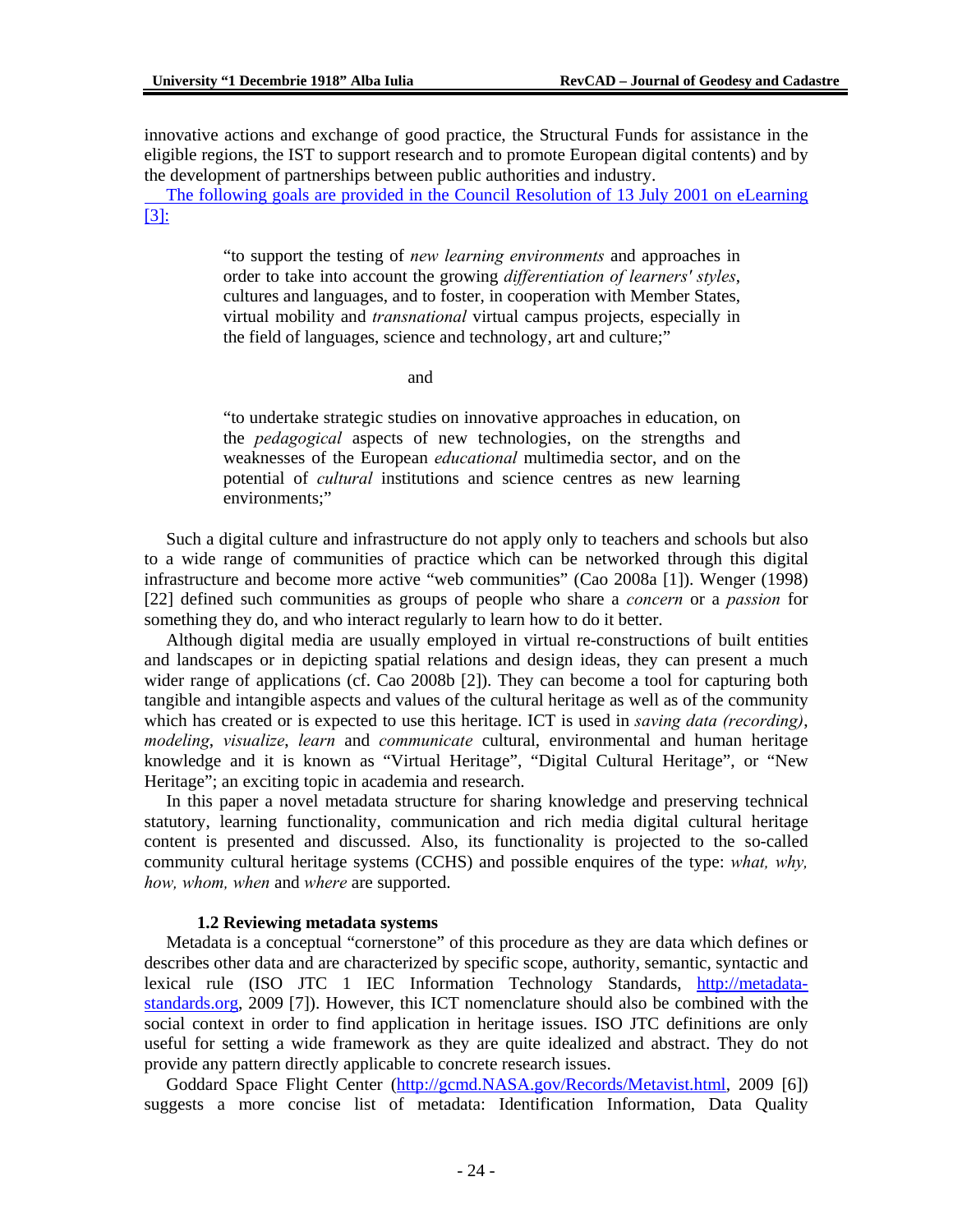Information, Spatial Data Organization Information, Spatial Reference Information, Entity and Attribute Information, Distribution Information and Metadata Reference Information. These metadata categories strongly focus on issues of accuracy, usability (cf. Sharon and Douglas 2004 [19]) and security, concerning spatial, technical and in part organizational aspects, but not social contexts.

 The Dublin Core Metadata Initiative (http://www.dublincore.org [4], Weibel et al. 1998 [21]) has formulated metadata that can be categorized as follows: a) *administrative* (e.g. creator, publisher, contributor, rights), b) *descriptive* (coverage, title, subject, description, type, source, relation), and c) *technical* metadata (like date, identifier, language). These are ideal for Architecture and 3D Modeling (cf. Open GIS Abstract Specification 2000 [16]). They are also applicable to other subject areas lime Arts & Humanities, Science, Engineering & Technology, Social Sciences, Health & Life Sciences. Nevertheless, these categories should be further operationalized in order to precisely answer enquires like *why* and *how*.

 Klamma et al. (2005b) [14] have distinguished web communities in the field of landscape and monument policy as follows: a) *Government and administration sector* such as members of UNESCO, b) *Research sector* such as students and lecturers of different majors, and c) *Preservation sector* such as engineers and scientists in the cultural heritage conservation field. This categorization can be completed by one more group: the *users* of heritage.

 The people of the three communities mentioned above can also behave as users during the time they are "out of duty" as well as many other groups like pupils, school teachers, and every other person interested in cultural heritage. Web communities are characterized by diverse interface analyzed in two main dimensions: i) generation and ii) expertise (Jarke and Klamma 2008 [9], Jarke et al. 2008 [10], Jaeger et al. 2008 [8]).

 Digital communication should be designed both for intra- and intergenerational as well as for intra- and interdisciplinary learning environment (Table 1). It is a reasonable hypothesis that intra-generational communication is simpler, while inter-generational communication often needs to be supported by interpretation and *empathy* in order to be effective (new generations do not interpret a  $2<sup>nd</sup>$  World War monument in the same way as the older generation). Intra-disciplinary communication is also different from the interdisciplinary interplay.

|                   |                    | Expertise          |                    |  |
|-------------------|--------------------|--------------------|--------------------|--|
|                   |                    | Intra-disciplinary | Inter-disciplinary |  |
| <b>Jeneration</b> | Intra-generational | Simplicity         | Metadata           |  |
|                   |                    |                    | abstraction        |  |
|                   | Inter-generational | Empathy            | Empathy/           |  |
|                   |                    |                    | metadata           |  |
|                   |                    |                    | abstraction        |  |

**Table 1.** *Learning environments of digital communication system*.

 The intra-disciplinary communication is supposed to be based on common terminology, methods and theories which are familiar to all experts. Inter-disciplinary approach is characterized by many obstacles like differences in terminology, theories and methods (as well as by sectional and personal interests and power game). At least the obstacles related to terminology, theories and methodology can be in part solved by *abstraction* of metadata (and if this is functional and practice-relevant enough, it may even contribute to the resolution of interest-related obstacles).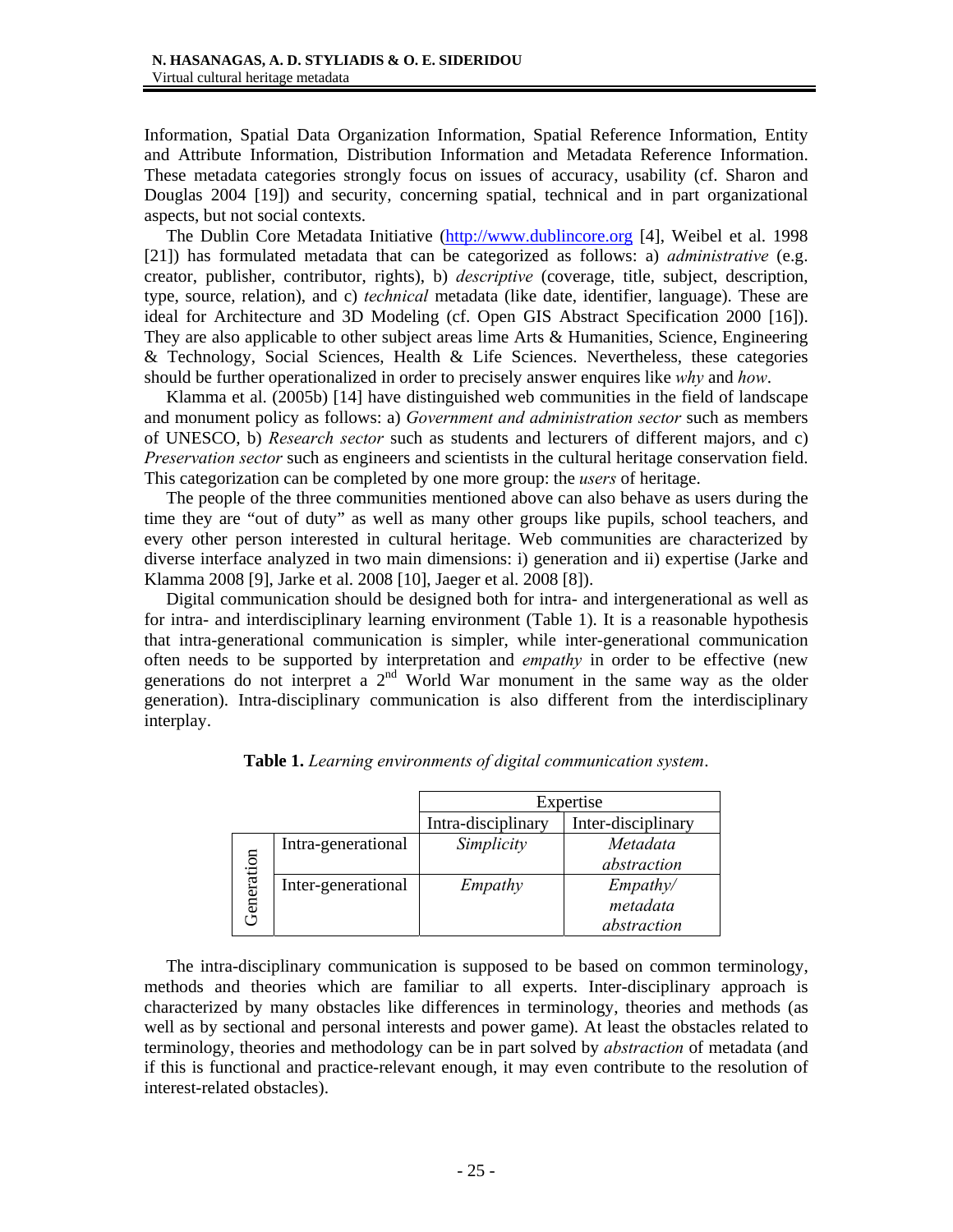## **2. Conceiving an Integrated Metadata Management System**

 Cultural heritage, as a complex and highly interdisciplinary area needs the definition of metadata structures (like Core, CIDOC) that can be easily added to all works and documents. Also, new ICT-based metadata are needed for digital cultural heritage online portals (Websites), digital representations, e-learning and communication. Obviously, for a new cultural heritage interpretation, the classical "standards" or "metadata standards" have their limitations. In general, heritage-related metadata should be transferable at both interdisciplinary and intergenerational level.

 Klamma et al. (2005a and 2005b) have outlined a four-part system for managing metadata regarding cultural heritage: a) GIS: spatial database (Geo-objects) (Klamma and Jarke 2008 [12]), b) Multimedia database (image, video etc), c) Cultural heritage XML (fieldwork, snapshot, document, human-made items), d) Community (users and non-users of heritage). Each *Object* (geo-object and items) could be presented by many *Media*. Media comes from fieldwork, snapshots or documents (*Source*). This is the clearest relation in the system. Other entities are aggregated with the three main entities. For instance, the *Person* entity builds up the community (*User* and *Non*-*user)* is the provider of *Source*. Users may have "*Behavior* tracing" and their own "*Collection* to collect *media"*.

 This is a useful model for a general understanding of heritage-related system but not for deepening in social metadata. A reconstructed system is suggested in Fig. 1.



**Fig. 1.** *Main entity relationship diagram [modified Klamma et al. (2005a) model]*.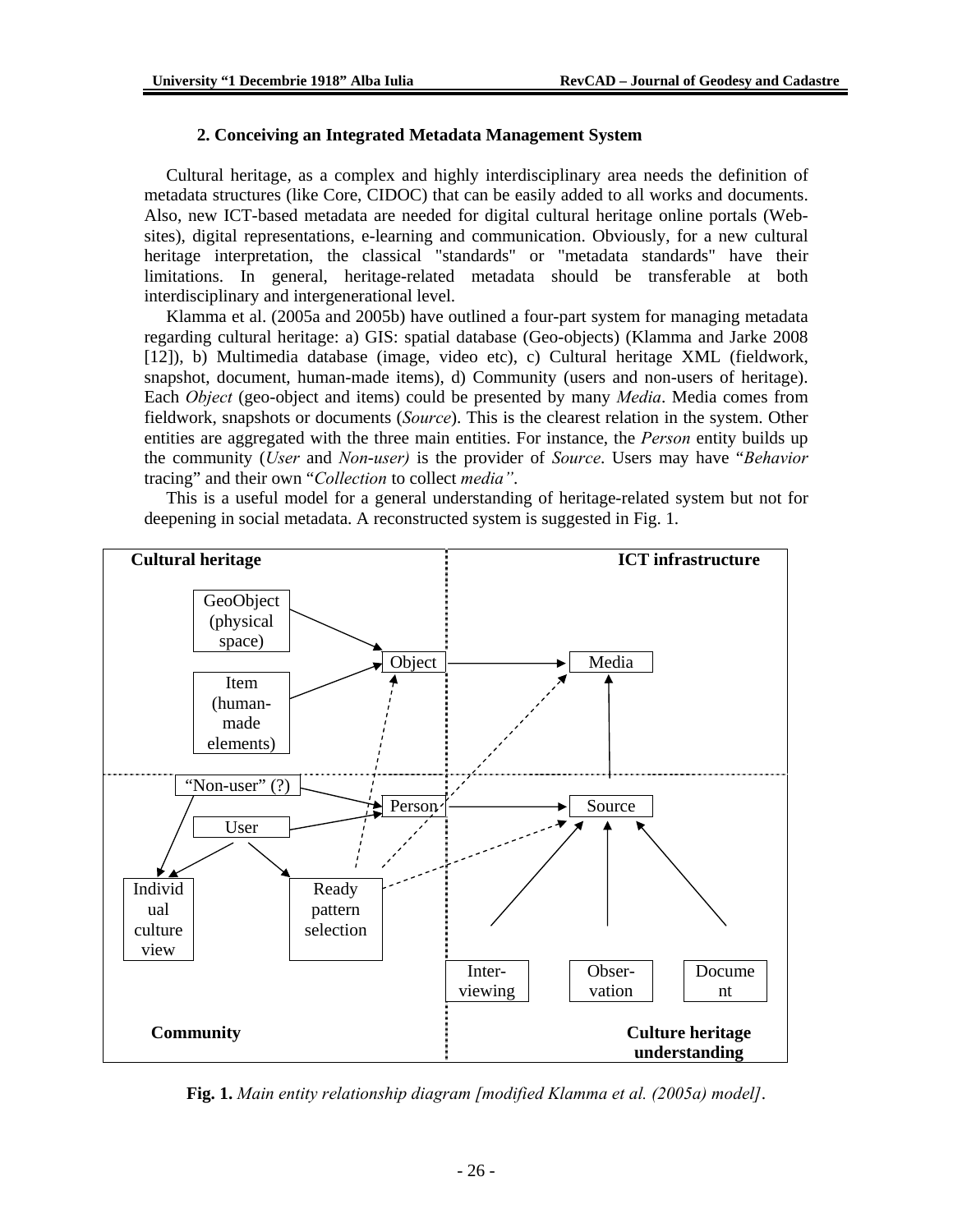For the understanding and further development of social metadata with strong explanatory value, it is important to examine whether a user mostly constructs "culture" by adopting ready patterns of objects, media and sources provided by the policy-makers, heritage managers or digital designers, or he prefers to maintain his own individual view of culture. One should not forget that cultural heritage is always constructed. It is just a selected "clip" of the reality (or a chain of "clips").

 These "clips" are seamed either by a user himself or by heritage managers, digital designers and policy-makers. Some may regard as "user" only him who uses the provided patterns. However, heritage "user" can also be an individualist. "Non-user", as it is normally meant, means actually "non-user of patterns" and not "non-user of heritage". For this reason, it is disputable whether it makes sense to talk about "non-users" or to make any distinction between "users" and "non-users". Everyone lives in the reality (which inevitably is based on the past), he is influenced by this and selects certain "clips". Additionally, even a so-called "non-user" may also provide heritage-related sources, as Klamma et al. (2005a and 200b) accept.

 In order to better examine the influence of the sources (fieldwork, snapshots and documents) on the observers as well as their functionality for the digital designers, they should be newly distinguished in a more operational way: a) interviewing (oral information), b) observation (visual information) and c) document (written information).

## **3. Enquires for Future Research**

 Considering perceptibility of heritage by the "users" as dependent variable, then both social descriptive metadata as well as technical metadata could reasonably be regarded as independent variables. The following questions may be posed in future research:

 Which descriptive or technical metadata influence this option (between individualism or pattern adoption)? Age, education level, status, socializing (cf. Kumar et al. 2002, cf. Wenger 1998), "negativity" of a monument, maintenance, aesthetics, accuracy, digital adjustments etc?

 These metadata can make the questions of *whom, when* and *where* more operational and quantifiable, e.g. *what* types of monuments becomes most familiar? Well maintained or abandoned ones? Related with "negative" or "positive" memories? To *whom* are they most familiar and impressive? Old or young "users"? Highly or low-educated? *When* a monument should have been constructed or promoted in order to impress people? *How* should be digitally reconstructed in order to impress specific tourist groups? *Where* are the mostly visited monuments located and *where* do monuments exist at all?

 The categorization of sources mentioned above and especially the interviewing are useful for understanding *why* heritage is perceived positively and effectively -or not- by specific groups and according to specific communication patterns (particular objects, projected in specific ways and communication channels) (Table 2).

|   |                    | What | When | Where | Whom | Whv | How |
|---|--------------------|------|------|-------|------|-----|-----|
| ∽ | Interviewing       |      |      | . .   |      |     |     |
|   | <b>Observation</b> |      |      |       |      |     |     |
|   | <b>Documents</b>   |      |      |       |      |     |     |

**Table 2.** *Source and type of information provided*.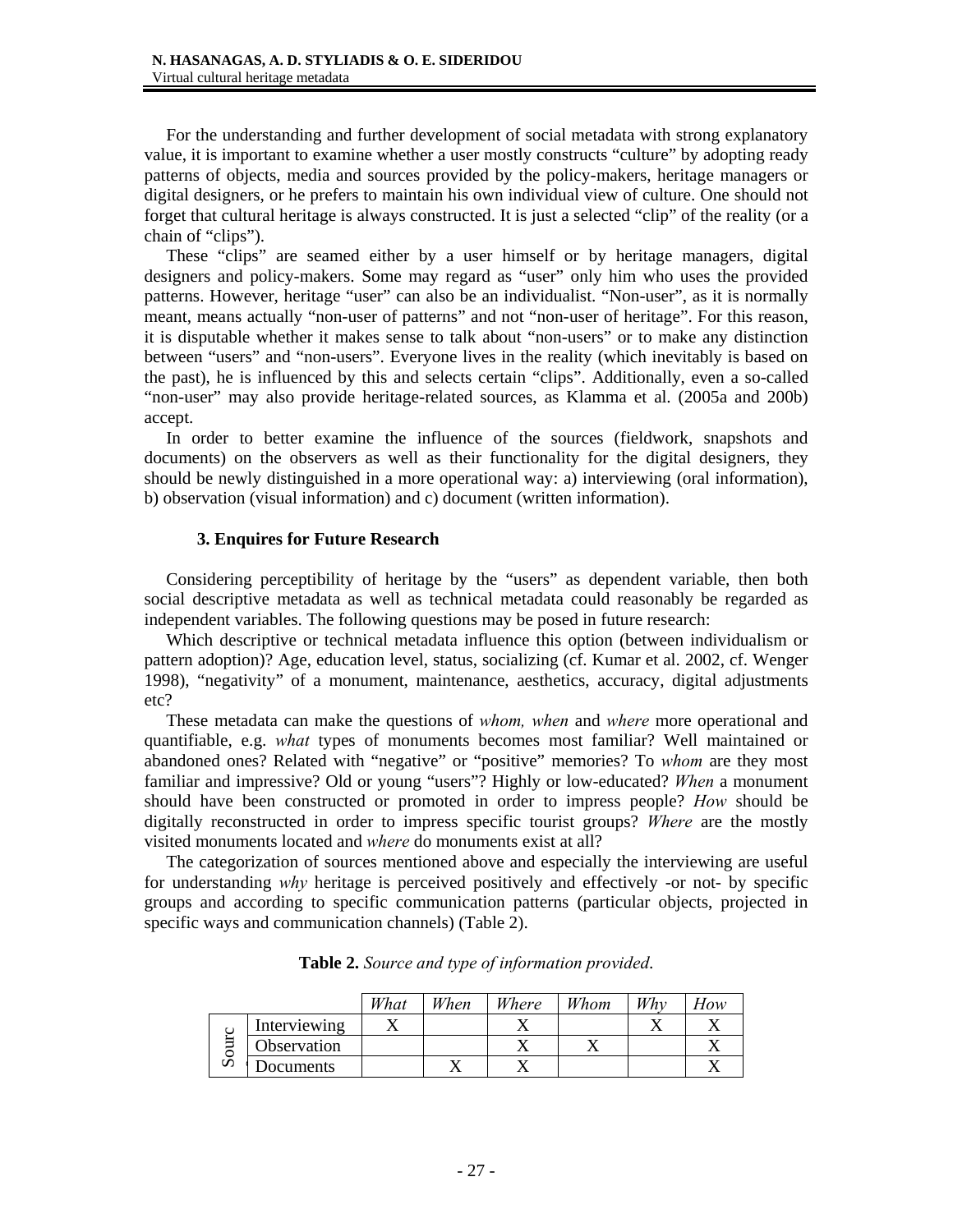The specific groups (*whom*) can be detected by observation and the specific patterns (*how* to communicate) can afterwards be explored by interviewing. The afore-mentioned questions about "*what* types of monuments", "*when* to be constructed or promoted" can be answered by interviewing and documents. *Where* the highest visit rate appears can be answered by interviewing (e.g. standardized questionnaires) and observation. Where monuments exist can be discovered by documents (e.g. maps and witnesses).

 Observation and interviewing can also help understand to answer the question of visit rate and perceptiveness as well as *how* (and to what extent) a "user" is influenced by a "nonuser"? Document analysis can also be illuminative about *how* heritage should digitally be reconstructed.

#### **4. An Application Case Study: Web-based Online CH Management**

 An application of metadata system is the Web-based Online Learning system (Virtual Cultural Heritage Learning) under development at the Landscape Architecture Department / Kavala Institute of Technology ([11]: http://la.teikav.edu.gr/la, 2009, Figs. 2, 3 and 4).

 Sauer (1925) [18] pointed out the *force of culture* in shaping the visible features of the Earth's surface in delimited areas. Within his definition, the physical environment retains a central significance, as the medium with and through which human cultures act. His definition of a "cultural landscape" is the following one: *"The cultural landscape is fashioned from a natural landscape by a cultural group. Culture is the agent, the natural are the medium, the cultural landscape is the result".*

 The "force of culture" mentioned above can be analyzed by metadata (technical, political, socio-economic and law factors). Cultural Landscapes have been defined by the World Heritage Committee as distinct geographical areas uniquely "... represent[ing] the combined work of nature and of man...". This concept is in accordance with the concepts of other international institutions like the EU (European Landscape Convention).

 The World Heritage Committee suggests three categories of cultural landscape: 1. "a landscape designed and created intentionally by man", 2. an "organically evolved landscape" which may be a "relict (or fossil) landscape" or a "continuing landscape", 3. an "associative cultural landscape" which may be valued because of the "religious, artistic or cultural associations of the natural element".

 In Figs. 2 and 3, a landscape of the category (iii) has been depicted. In Fig. 2, extensively visualized descriptive metadata (planting material and built environment) are presented.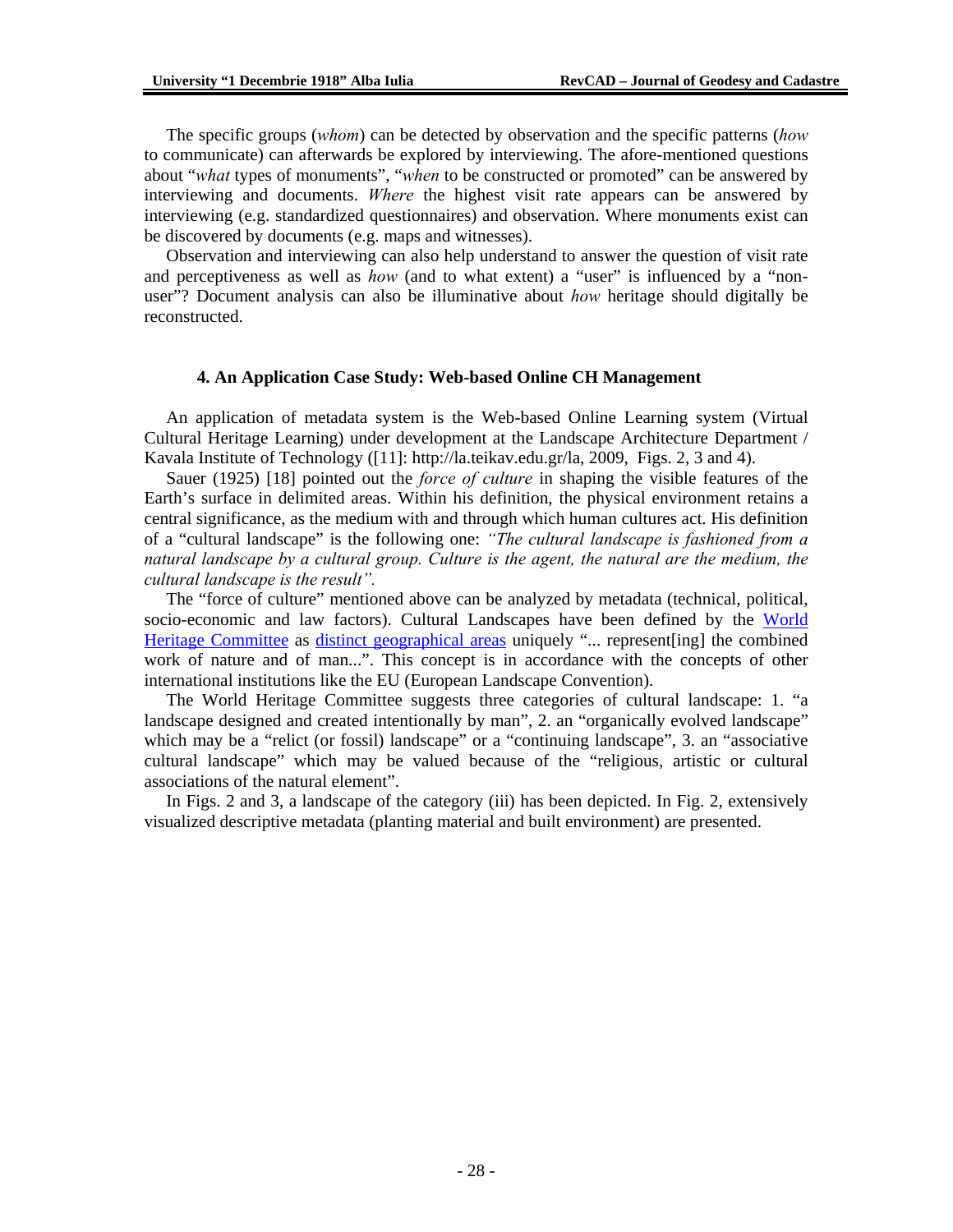

**Fig. 2.** *Cultural landscape with visualized metadata.*

 In Fig. 3, a visual object is presented at smaller scale than in Fig. 2, and it is supported by listed metadata, which may be of descriptive (built, natural environment, use) and administrative (right to access, rules of use) or technical ones (e.g. identifier in GIS system).



**Fig. 3.** *Cultural landscape with listed metadata.*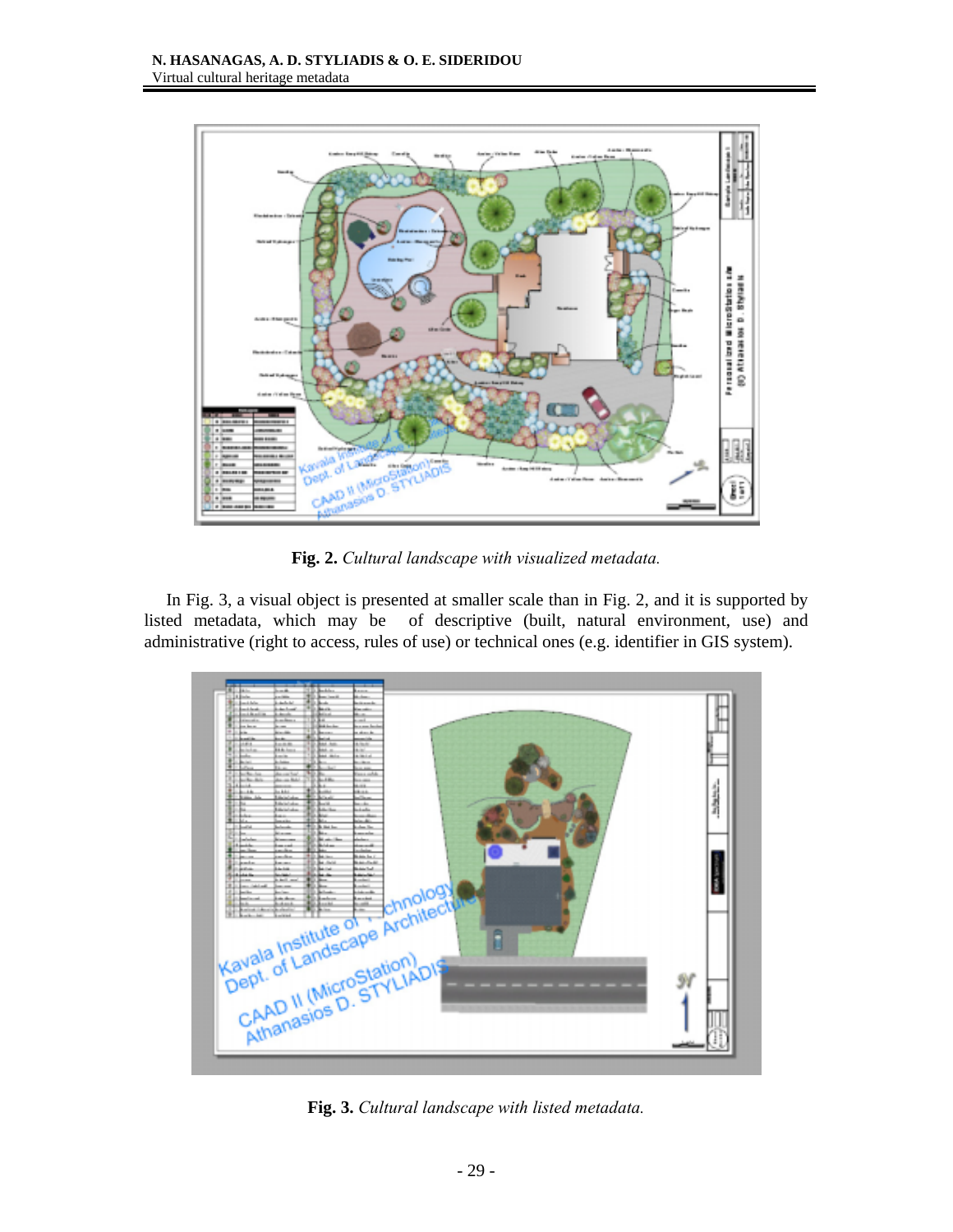The metadata tags used in this case study are selected from the scientific areas of Cultural Heritage, Computer Modeling (CAAD) and Landscape Architecture. For instance in Fig. 4 the tags: *CAAD*, *e-Learning*, *LA* are used for indexing purposes.



**Fig. 4.** *Application of CAAD and e-Learning in Landscape Architecture*.

 Provided that these metadata are presented in a controlled environment, they can be listed or visualized and processed. The visual objects can also be modified in accordance with metadata, or inversely. They can be useful for *Government and administration sector*, *research sector*, *preservation sector* and the *users* of cultural heritage.

## **References**

*1. Cao Y., Glukhova A., Klamma R., Renzel D. and Spaniol M. (2008a). Measuring Community Satisfaction across Gaming Communities. In: International Workshop on Interactive Digital Entertainment Technologies (IDET 2008), Proceedings of the First IEEE International Conference on Ubi-Media Compuiting and Workshops, July 15-16, 2008, Lanzhou, China, pp. 414-419.* 

*2. Cao Y., Klamma R., Hou M. and Jarke M. (2008b). Follow Me, Follow You - Spatiotemporal Community Context Modeling and Adaptation for Mobile Information Systems. In: Proceedings of the 9th International Conference on Mobile Data Management, April 27-30, Beijing, China, pp. 108-115.* 

*3. Council Resolution of 13 July 2001 on e-Learning.*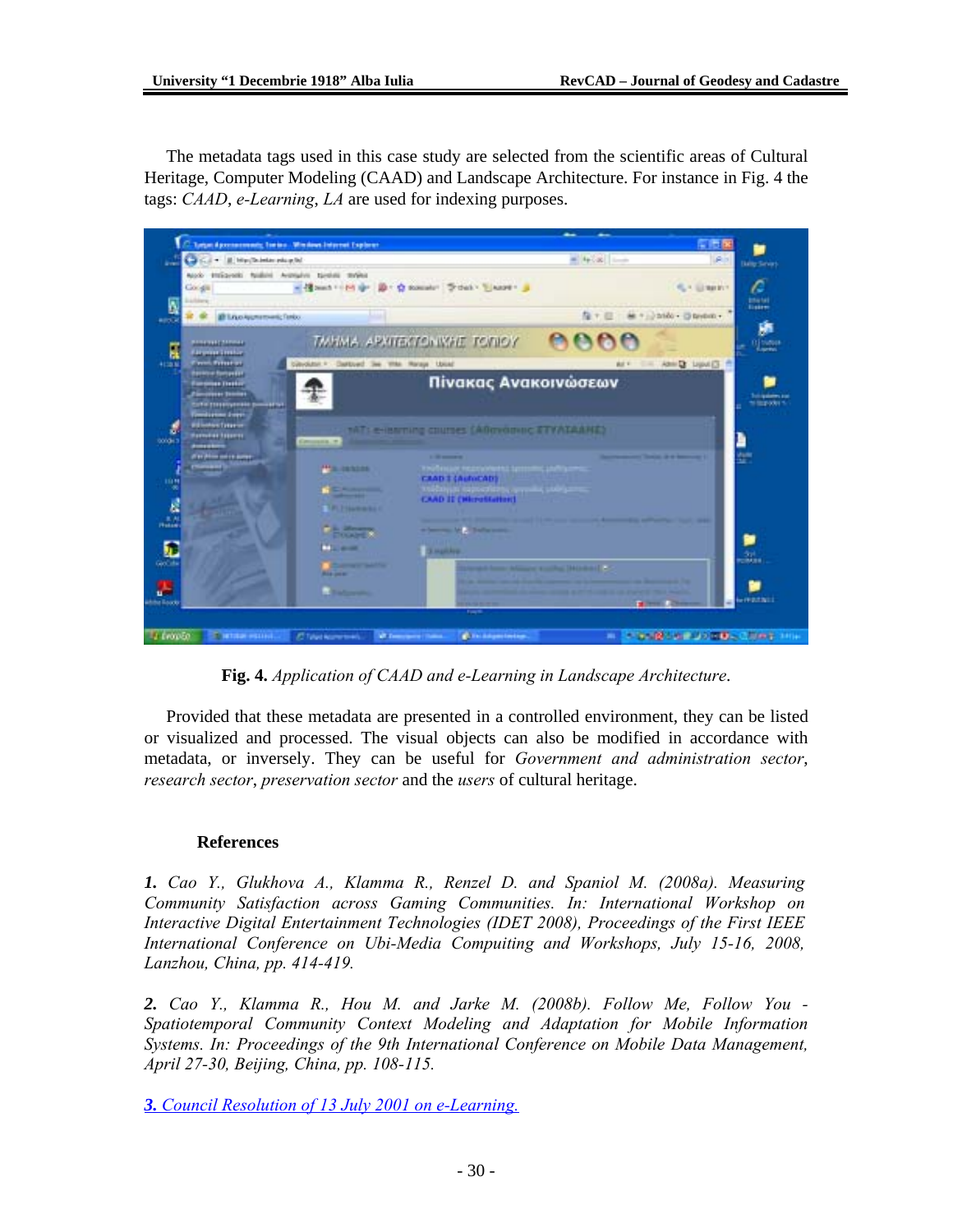*4. Dublin Core Metadata Initiative 2009 (http://www.dublincore.org).* 

*5. European Commission: Education and Training 2009 (http://ec.europa.eu/education/archive/elearning/index\_en.html).* 

*6. Goddard Space Flight Center 2009 (http://gcmd.NASA.gov/Records/ Metavist.html).* 

*7. ISO JTC 1 IEC Information Technology Standards 2009 (http://metadata-standards.org).* 

*8. Jaeger L., Jarke M., Klamma R. and Spaniol M. (2008) Transkriptivitaet: Operative Medientheorien als Grundlage von Informationssystemen fuer die Kulturwissenschaften, Informatik Spektrum, Volume 31, No. 1, ISSN 0170-6012, Springer, Berlin Heidelberg, pp. 21-29.* 

*9. Jarke M., Klamma R. (2008). Reflective community information systems. In: Y. Manolopoulos et al. (eds.): ICEIS 2006, Springer LNBIP 3, pp. 17-28.* 

*10. Jarke M., Klamma R., Lakemeyer G. and Schmitz D. (2008). Continuous, Requirements-Driven Support for Organizations, Networks, and Communities Proc. of the 3rd Int. i\* Workshop, Recife, Brazil, February 11-12, CEUR-WS.org, Volume 322, pp. 47-50* 

*11. Kavala Institute of Technology. Virtual Cultural Heritage Learning at the Landscape Architecture Department [City of Drama] (http://la.teikav.edu.gr/la/).* 

*12. Klamma R. and Jarke M. (2008). Software social mσvil en comunidades profesionales, Novatica, no. 193, May-June, pp. 30-34.* 

*13. Klamma R., Spaniol M., Jarke M., Cao Y., Jansen M., Toubekis G. (2005a). ACIS: Intergenerational Community Learning Supported by a Hypermedia Afgan Sites and Monuments Database. In: P. Goodyear, D.G. Sampson, D.J.-T. Yang, Kinshuk, T. Okamoto, R. Hartley, and N.-S. Chen (eds.): Proceedings of the 5th International Conference on Advanced Learning Technologies (ICALT 2005), July 5-8, Kaohsiung, Taiwan, pp. 108-112.* 

*14. Klamma R., Spaniol M., Jarke M., Cao Y., Jansen M., Toubekis G. (2005b). A Hypermedia Afghan Sites and Monuments Database. In: Proceedings of the First International Workshop on Geographic Hypermedia "Geographic Hypermedia: Concepts & Systems", Denver, USA, April 4-5, pp. 59-73.* 

*15. Kumar R., Raghavan P., Rajagopalan S., and Tomkins A. (2002). The Web and Social Networks, IEEE Computer, Volume 35, Issue 11, pp. 32-36.* 

*16. Open GIS Abstract Specification: Open GIS Metadata, 2000 (http://www.opengis.org/docs/01-111.pdf).*

*17. Renzel D., Klamma R. and Spaniol M. (2008). MobSOS - A Testbed for Mobile Multimedia Community Services, 9th International Workshop on Image Analysis for Multimedia Interactive Services (WIAMIS '08), May 7-9, Klagenfurt, Austria.*